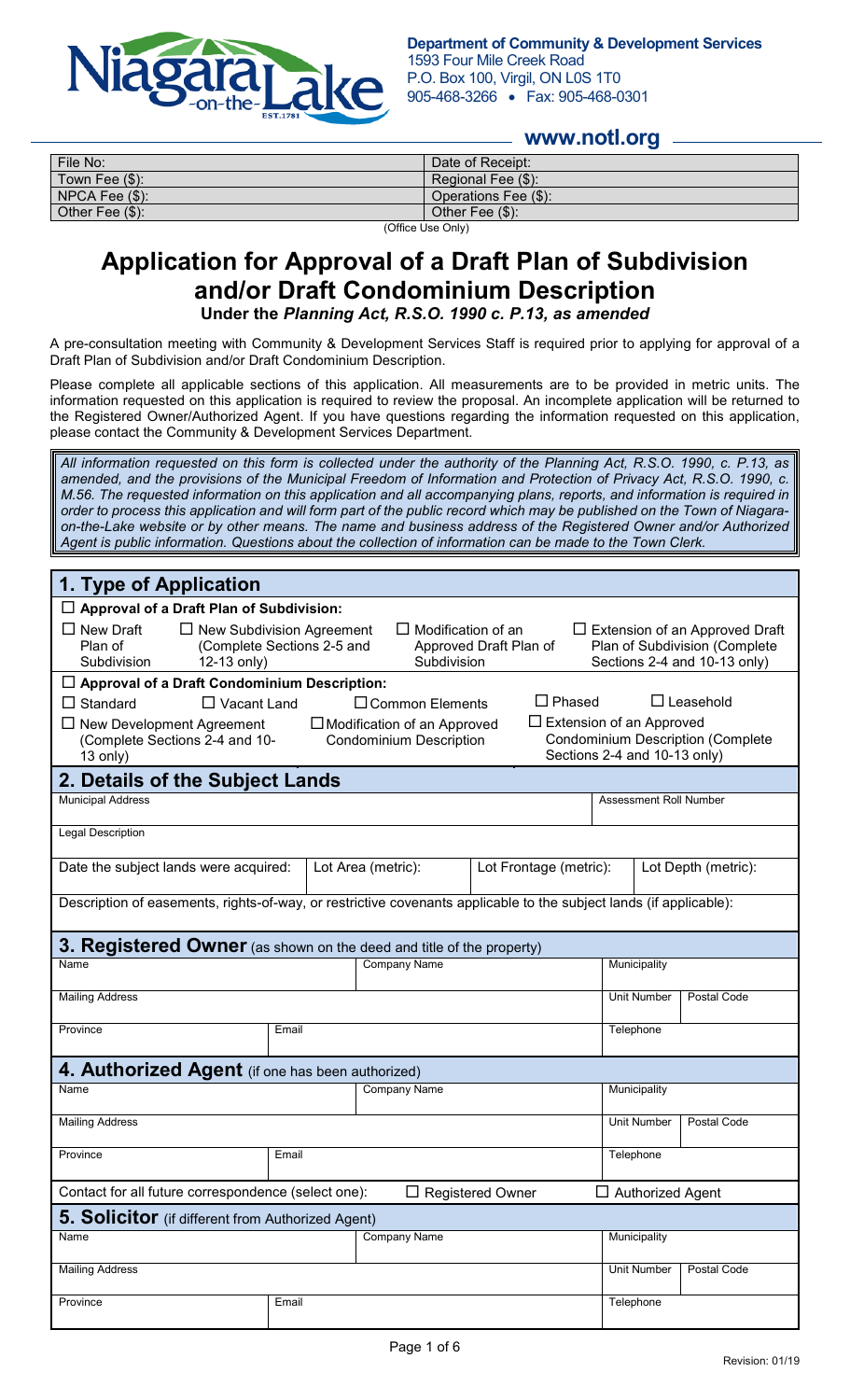| 6. Mortgages, Charges, and Other Encumbrances (if applicable)                                                            |                                                              |                                                                                          |                                        |                            |                                    |
|--------------------------------------------------------------------------------------------------------------------------|--------------------------------------------------------------|------------------------------------------------------------------------------------------|----------------------------------------|----------------------------|------------------------------------|
| <b>Company Name</b><br>Name                                                                                              |                                                              |                                                                                          | Municipality                           |                            |                                    |
| <b>Mailing Address</b>                                                                                                   |                                                              |                                                                                          | <b>Unit Number</b>                     | Postal Code                |                                    |
| Province                                                                                                                 | Email                                                        |                                                                                          |                                        | Telephone                  |                                    |
|                                                                                                                          |                                                              |                                                                                          |                                        |                            |                                    |
| 7. Existing Building, Structures, and Uses                                                                               |                                                              |                                                                                          |                                        |                            |                                    |
| Describe the existing use(s) of the subject lands:                                                                       |                                                              |                                                                                          |                                        |                            |                                    |
|                                                                                                                          |                                                              |                                                                                          |                                        |                            |                                    |
| Type of building or structure                                                                                            |                                                              |                                                                                          |                                        |                            |                                    |
| Construction date                                                                                                        |                                                              |                                                                                          |                                        |                            |                                    |
| Existing use(s)                                                                                                          |                                                              |                                                                                          |                                        |                            |                                    |
| Front yard setback (m)                                                                                                   |                                                              |                                                                                          |                                        |                            |                                    |
| Rear yard setback (m)                                                                                                    |                                                              |                                                                                          |                                        |                            |                                    |
| Side yard setback (m)                                                                                                    |                                                              |                                                                                          |                                        |                            |                                    |
| Side yard setback (m)                                                                                                    |                                                              |                                                                                          |                                        |                            |                                    |
| Height (m)                                                                                                               |                                                              |                                                                                          |                                        |                            |                                    |
| Gross floor area (sq m)                                                                                                  |                                                              |                                                                                          |                                        |                            |                                    |
| Lot coverage (%)<br>Will any existing buildings or structures be demolished?                                             |                                                              |                                                                                          |                                        |                            |                                    |
|                                                                                                                          |                                                              |                                                                                          |                                        | $\Box$ Yes<br>$\Box$ No    |                                    |
| 8. Proposed Land Use(s) (select all that apply)                                                                          |                                                              |                                                                                          |                                        |                            |                                    |
| Proposed Land Use(s)                                                                                                     | Number of<br>Units                                           | Number of lots<br>and blocks                                                             | Area<br>(hectares)                     | Density<br>(units/hectare) | Number of<br><b>Parking Spaces</b> |
| $\Box$ Single-Detached                                                                                                   |                                                              |                                                                                          |                                        |                            | N/A                                |
| Semi-Detached                                                                                                            |                                                              |                                                                                          |                                        |                            | N/A                                |
| <b>Multi-Attached Residential</b><br>ப                                                                                   |                                                              |                                                                                          |                                        |                            |                                    |
| Apartment<br>⊔                                                                                                           |                                                              |                                                                                          |                                        |                            |                                    |
| <b>Seasonal Residential</b>                                                                                              |                                                              |                                                                                          |                                        |                            |                                    |
| $\square$ Mobile Home                                                                                                    |                                                              |                                                                                          |                                        |                            |                                    |
| $\Box$ Other Residential:                                                                                                |                                                              |                                                                                          |                                        |                            |                                    |
| <b>RESIDENTIAL TOTAL</b>                                                                                                 |                                                              |                                                                                          |                                        |                            |                                    |
| $\Box$ Commercial                                                                                                        |                                                              |                                                                                          |                                        |                            |                                    |
| $\Box$ Industrial                                                                                                        |                                                              |                                                                                          |                                        |                            |                                    |
| $\Box$ Institutional:                                                                                                    |                                                              |                                                                                          |                                        |                            |                                    |
| $\Box$ Parks and Open Space                                                                                              | N/A                                                          |                                                                                          |                                        | N/A                        | N/A                                |
| $\Box$ Roads                                                                                                             | N/A                                                          |                                                                                          |                                        | N/A                        | N/A                                |
| $\Box$ Other:                                                                                                            |                                                              |                                                                                          |                                        |                            |                                    |
| NON-RESIDENTIAL TOTAL                                                                                                    |                                                              |                                                                                          |                                        |                            |                                    |
| <b>GRAND TOTAL</b>                                                                                                       |                                                              |                                                                                          |                                        |                            |                                    |
| <b>9. Access</b> (select all that apply)                                                                                 |                                                              |                                                                                          |                                        |                            |                                    |
| Identify how the subject lands will be accessed:                                                                         |                                                              |                                                                                          |                                        |                            |                                    |
| $\Box$ Public road maintained all year                                                                                   |                                                              | □ Niagara River Parkway                                                                  |                                        |                            | Provincial highway                 |
| $\Box$ Public road maintained seasonally<br>$\Box$ Private Easement/Right-of-way<br>Waterway<br>ப                        |                                                              |                                                                                          |                                        |                            |                                    |
| If the subject lands will be accessed by a waterway only, identify the parking and docking facilities to be used and the |                                                              |                                                                                          |                                        |                            |                                    |
| approximate distance of these facilities from the subject lands to the nearest public road:                              |                                                              |                                                                                          |                                        |                            |                                    |
|                                                                                                                          |                                                              |                                                                                          |                                        |                            |                                    |
| <b>10. Servicing</b> (select all that apply)                                                                             |                                                              |                                                                                          |                                        |                            |                                    |
| Identify how the subject lands will be serviced:                                                                         |                                                              |                                                                                          |                                        |                            |                                    |
| Water<br>$\Box$ Publicly owned and operated                                                                              | <b>Sewage Disposal</b><br>$\Box$ Publicly owned and operated |                                                                                          | <b>Storm Drainage</b><br>$\Box$ Sewers |                            |                                    |
| piped water system<br>$\Box$ Privately owned and operated                                                                |                                                              | sanitary sewage system                                                                   |                                        |                            |                                    |
| individual well                                                                                                          |                                                              | $\Box$ Privately owned and operated<br>$\Box$ Ditches/swales<br>individual septic system |                                        |                            |                                    |
| $\Box$ Privately owned and operated<br>communal well                                                                     |                                                              | $\Box$ Privately owned and operated<br>communal septic system                            |                                        | $\Box$ Other:              |                                    |
| $\Box$ Lake or other water body                                                                                          | $\Box$ Privy                                                 |                                                                                          |                                        |                            |                                    |

Other: \_\_\_\_\_\_\_\_\_\_\_\_\_\_\_\_\_\_\_ Other: \_\_\_\_\_\_\_\_\_\_\_\_\_\_\_\_\_\_\_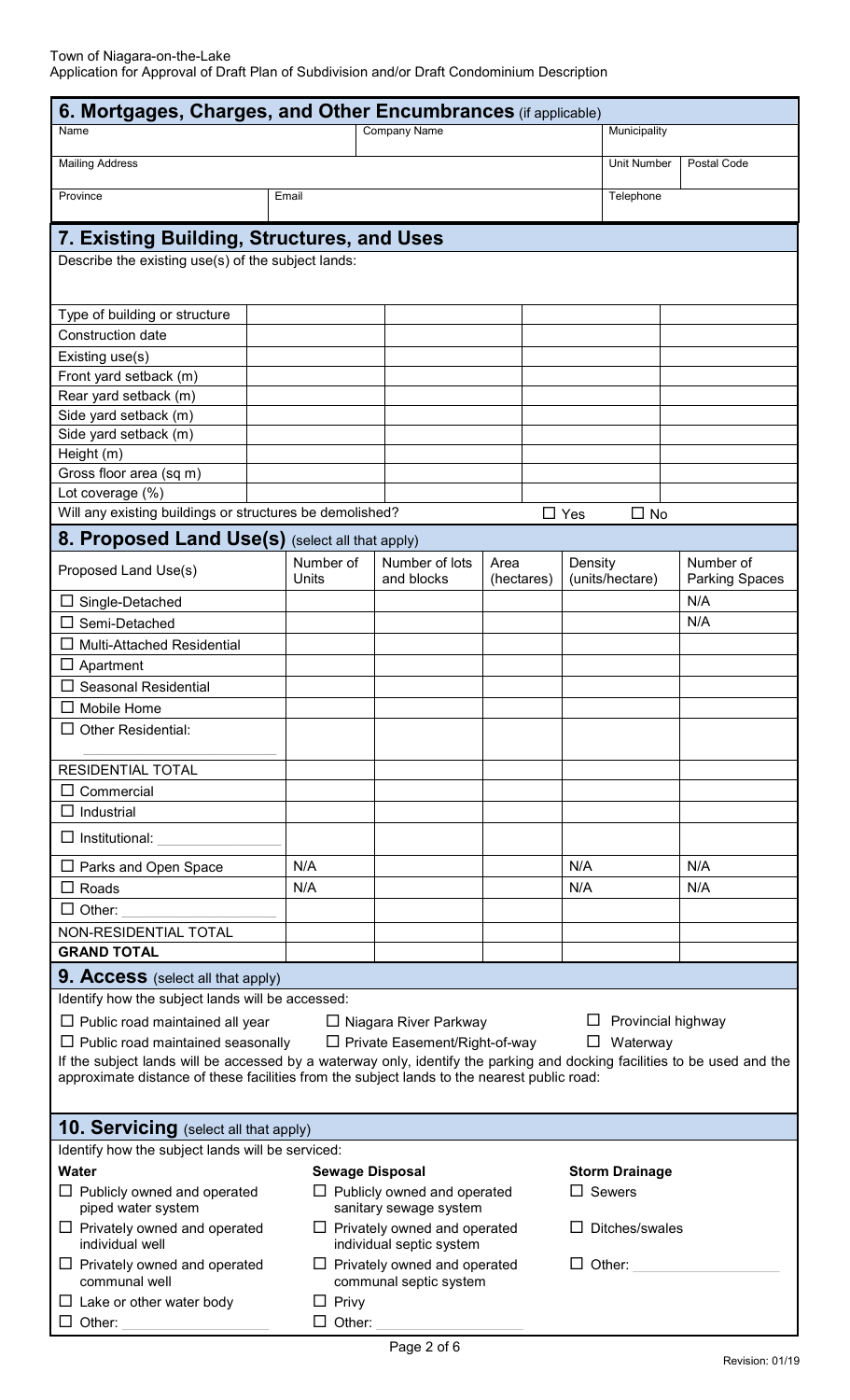| <b>11. Provincial Policy</b>                                                                  |                                                                                                                                                                                                                |                           |                         |
|-----------------------------------------------------------------------------------------------|----------------------------------------------------------------------------------------------------------------------------------------------------------------------------------------------------------------|---------------------------|-------------------------|
|                                                                                               | Is this application consistent with policy statements issues under Section 3(1) of the Planning Act?                                                                                                           |                           | $\Box$ Yes<br>$\Box$ No |
|                                                                                               | Is any portion of the subject lands within the Specialty Crop (Niagara Tender Fruit and Grape) Area?                                                                                                           |                           | $\Box$ Yes<br>$\Box$ No |
| Is any portion of the subject lands within the Niagara Escarpment Plan Area?                  | $\Box$ Yes<br>$\Box$ No                                                                                                                                                                                        |                           |                         |
|                                                                                               | If yes to any, explain how this application conforms to Provincial policy statements and applicable Provincial plan(s):                                                                                        |                           |                         |
|                                                                                               |                                                                                                                                                                                                                |                           |                         |
|                                                                                               |                                                                                                                                                                                                                |                           |                         |
|                                                                                               |                                                                                                                                                                                                                |                           |                         |
| 12. Official Plan and Zoning Information                                                      |                                                                                                                                                                                                                |                           |                         |
| Existing Niagara Regional Official Plan designation(s) of the subject lands:                  |                                                                                                                                                                                                                |                           |                         |
| Does this application conform to the Niagara Regional Official Plan?                          |                                                                                                                                                                                                                |                           | $\Box$ Yes $\Box$ No    |
|                                                                                               | If yes, explain how this application conforms to the Niagara Regional Official Plan:                                                                                                                           |                           |                         |
|                                                                                               |                                                                                                                                                                                                                |                           |                         |
|                                                                                               |                                                                                                                                                                                                                |                           |                         |
|                                                                                               |                                                                                                                                                                                                                |                           |                         |
|                                                                                               | Existing Town of Niagara-on-the-Lake Official Plan designation(s) of the subject lands:                                                                                                                        |                           |                         |
|                                                                                               | Does this application conform to the Town of Niagara-on-the-Lake Official Plan?                                                                                                                                |                           | $\Box$ Yes $\Box$ No    |
|                                                                                               | If yes, explain how this application conforms to the Town of Niagara-on-the-Lake Official Plan:                                                                                                                |                           |                         |
|                                                                                               |                                                                                                                                                                                                                |                           |                         |
|                                                                                               |                                                                                                                                                                                                                |                           |                         |
|                                                                                               |                                                                                                                                                                                                                |                           |                         |
| Existing Town of Niagara-on-the-Lake Zoning of the subject lands:                             |                                                                                                                                                                                                                |                           |                         |
|                                                                                               |                                                                                                                                                                                                                |                           |                         |
|                                                                                               | Does this application conform to the Town of Niagara-on-the-Lake Zoning By-law?                                                                                                                                |                           | $\Box$ Yes $\Box$ No    |
|                                                                                               | If yes, explain how this application conforms to the Town of Niagara-on-the-Lake Zoning By-law:                                                                                                                |                           |                         |
|                                                                                               |                                                                                                                                                                                                                |                           |                         |
|                                                                                               |                                                                                                                                                                                                                |                           |                         |
|                                                                                               |                                                                                                                                                                                                                |                           |                         |
| <b>13. Previous Applications</b> (if applicable)                                              |                                                                                                                                                                                                                |                           |                         |
|                                                                                               | Have the subject lands ever been the subject of an application under the Planning Act for approval of<br>a plan of subdivision, a consent, a minor variance, a site plan, an official plan amendment, a zoning |                           | $\Box$ Yes              |
| by-law amendment, or a Minister's zoning order?                                               |                                                                                                                                                                                                                |                           | $\Box$ No               |
|                                                                                               |                                                                                                                                                                                                                |                           | $\Box$ Unknown          |
| If yes, provide the information requested below:<br><b>Application Type</b>                   | <b>File/Ontario Regulation Number</b>                                                                                                                                                                          | Status of the Application |                         |
|                                                                                               |                                                                                                                                                                                                                |                           |                         |
|                                                                                               |                                                                                                                                                                                                                |                           |                         |
|                                                                                               |                                                                                                                                                                                                                |                           |                         |
|                                                                                               |                                                                                                                                                                                                                |                           |                         |
| <b>14. Concurrent Applications</b> (if applicable)                                            |                                                                                                                                                                                                                |                           |                         |
| <b>Application Type</b>                                                                       | File Number                                                                                                                                                                                                    | Status of the Application |                         |
|                                                                                               |                                                                                                                                                                                                                |                           |                         |
|                                                                                               |                                                                                                                                                                                                                |                           |                         |
|                                                                                               |                                                                                                                                                                                                                |                           |                         |
|                                                                                               | 15. Additional Information for Condominium Applications                                                                                                                                                        |                           |                         |
| Has a site plan application for the proposed condominium been approved?                       |                                                                                                                                                                                                                | $\Box$ Yes                | П<br><b>No</b>          |
| Has a site plan agreement for the proposed condominium been entered into?                     |                                                                                                                                                                                                                | $\Box$ Yes                | No                      |
| Have any building permits for the proposed condominium been issued?<br>$\Box$ Yes             |                                                                                                                                                                                                                |                           | $\Box$ No               |
| Identify the construction status of the proposed condominium (select one):                    |                                                                                                                                                                                                                |                           |                         |
| $\Box$ Construction of the proposed condominium has not started.                              |                                                                                                                                                                                                                |                           |                         |
| $\Box$ The proposed condominium is currently under construction. Anticipated completion date: |                                                                                                                                                                                                                |                           |                         |
| $\Box$ Construction of the proposed condominium is completed. Completion Date:                |                                                                                                                                                                                                                |                           |                         |
|                                                                                               | $\Box$ The proposed condominium is a conversion of an existing building containing residential rental units. Number of                                                                                         |                           |                         |
| units to be converted:                                                                        |                                                                                                                                                                                                                |                           |                         |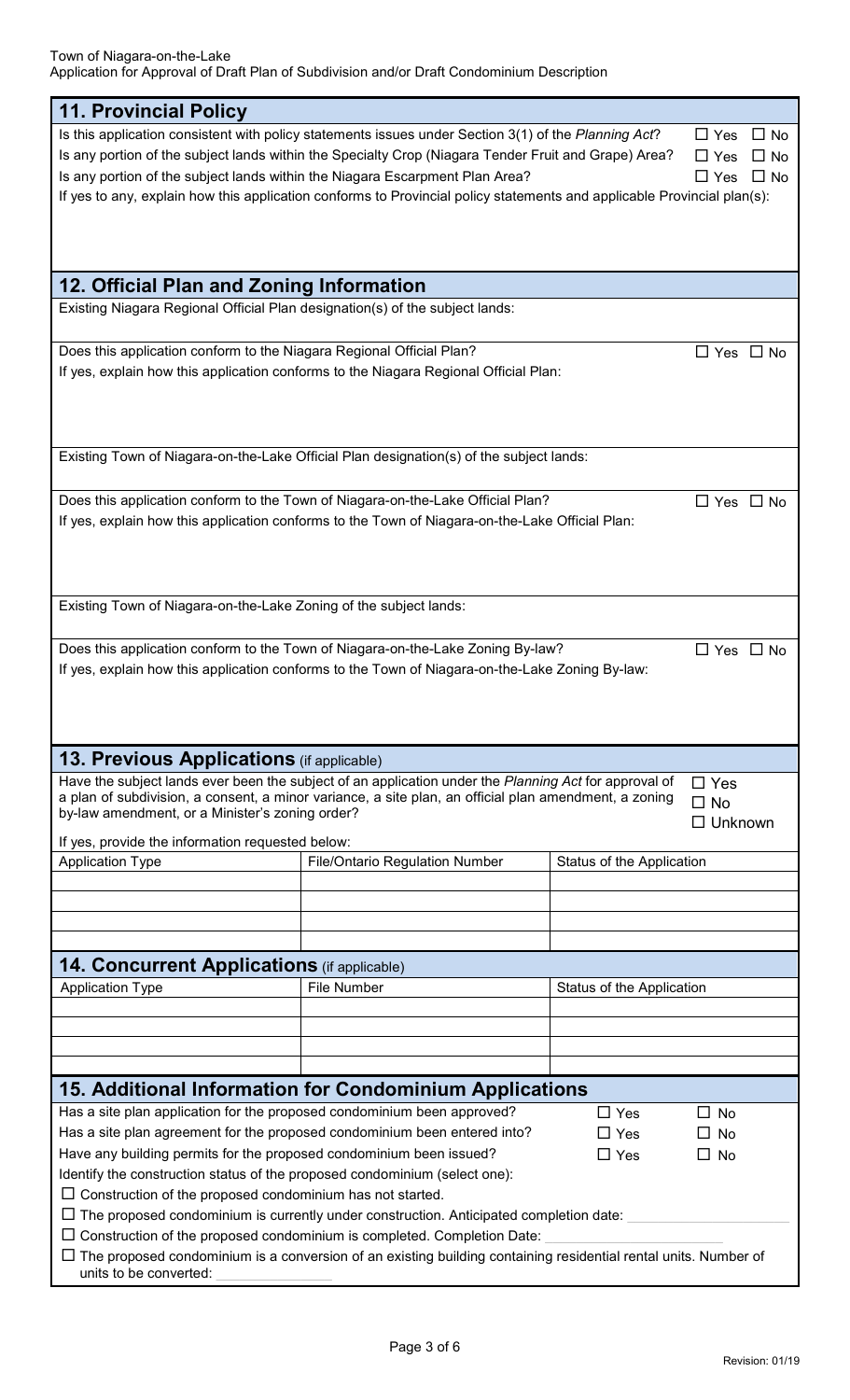| 16. Checklist of Requirements for a Complete Application (all boxes must be checked)                                                                                                                                                                                                                                        |
|-----------------------------------------------------------------------------------------------------------------------------------------------------------------------------------------------------------------------------------------------------------------------------------------------------------------------------|
| The following plans, reports, and information must accompany this application:                                                                                                                                                                                                                                              |
| $\Box$ One (1) signed copy of the Pre-Consultation Agreement;                                                                                                                                                                                                                                                               |
| $\Box$ All applicable application fees (payable by cash, cheque, or debit);                                                                                                                                                                                                                                                 |
| $\Box$ Evidence that at least one (1) signage has been posted on the subject lands, as per the requirements outlined<br>in Schedule A to this application form;                                                                                                                                                             |
| $\Box$ Property Index Map(s) of the subject lands from the Land Registry Office, dated within one (1) month of<br>receipt of this application;                                                                                                                                                                              |
| $\Box$ Parcel Register(s) (including all PIN printouts and Legal Instruments) of the subject lands from the Land<br>Registry Office, dated within one (1) month of receipt of this application;                                                                                                                             |
| $\Box$ Two (2) folded hardcopies of the Reference Plan(s) included in the legal description of the subject lands, to<br>scale (unfolded copies will not be accepted);                                                                                                                                                       |
| $\Box$ Two (2) folded hardcopies of a Draft Plan of Subdivision and/or Condominium Description of the subject<br>lands, to scale (unfolded copies will not be accepted);                                                                                                                                                    |
| $\Box$ Two (2) folded hardcopies of a Landscape Plan of the subject lands, to scale (unfolded copies will not be<br>accepted);                                                                                                                                                                                              |
| $\Box$ Two (2) folded hardcopies of a preliminary Grading Plan of the subject lands, to scale (unfolded copies will<br>not be accepted);                                                                                                                                                                                    |
| $\Box$ Two (2) hardcopies of all required plans, reports, and information identified on the Pre-Consultation<br>Agreement;                                                                                                                                                                                                  |
| $\Box$ For all large-format plans, two (2) sets of reduced plans on 11' X 17' paper; and                                                                                                                                                                                                                                    |
| $\Box$ One (1) digital copy, in PDF format, of all required materials.                                                                                                                                                                                                                                                      |
| This application will be circulated to various agencies for review and comment. Where the scope or nature of the                                                                                                                                                                                                            |
| application requires input from a large number of agencies, additional copies of this application and accompanying<br>plans, reports, and information may be required.                                                                                                                                                      |
| <b>17. Checklist of Drawing Requirements</b> (all applicable boxes must be checked)                                                                                                                                                                                                                                         |
| Plans and drawings accompanying this application must be prepared by an Ontario Land Surveyor, and must show<br>the following information, in metric units:                                                                                                                                                                 |
| $\Box$ Town signing block (to be provided by the Town);                                                                                                                                                                                                                                                                     |
| $\Box$ North arrow;                                                                                                                                                                                                                                                                                                         |
| $\Box$ Metric scale;                                                                                                                                                                                                                                                                                                        |
| $\Box$<br>The boundaries of the subject lands, certified by an Ontario land surveyor;                                                                                                                                                                                                                                       |
| $\Box$ The locations, widths and names of the proposed roads/highways within the proposed subdivision/<br>condominium and of existing roads/highways on which the proposed subdivision/condominium abuts;                                                                                                                   |
| $\Box$ On a small key plan, on a scale of not less than one centimetre to 100 metres, all lands adjacent to the<br>proposed subdivision/condominium that is owned by the Registered Owner or in which the Registered Owner                                                                                                  |
| has an interest, every subdivision/condominium adjacent to the proposed subdivision/condominium and the<br>relationship of the boundaries of the subject lands to the boundaries of the Town lot or other original grant of<br>which the land forms the whole or part;                                                      |
| $\Box$ The purpose for which the proposed lots/units are to be used;                                                                                                                                                                                                                                                        |
| The existing uses of all adjacent lands;<br>Ц                                                                                                                                                                                                                                                                               |
| The dimensions and layout of the proposed lots/units, and if any affordable housing units are being proposed,<br>$\Box$<br>the shape and dimensions of each proposed affordable housing unit and the approximate location of each                                                                                           |
| proposed affordable housing unit in relation to other proposed residential units;<br>$\Box$ Natural and artificial features, such as buildings, railways, roads/highways, pipelines, watercourses, drainage<br>ditches, top of banks, wetlands, wooded areas, wells, and septic tanks located on or adjacent to the subject |
| lands;                                                                                                                                                                                                                                                                                                                      |
| $\Box$ The availability and nature of domestic water supplies;<br>$\Box$ The nature and porosity of the soil on the subject lands;                                                                                                                                                                                          |
| Existing contours or elevations as may be required to determine the grade of the roads/highways and the<br>ப                                                                                                                                                                                                                |
| drainage of the subject lands;<br>$\Box$ The municipal services available or to be available to the subject lands; and                                                                                                                                                                                                      |
| The nature and extent of any restrictions affecting the subject lands, including restrictive covenants or<br>easements (if applicable).                                                                                                                                                                                     |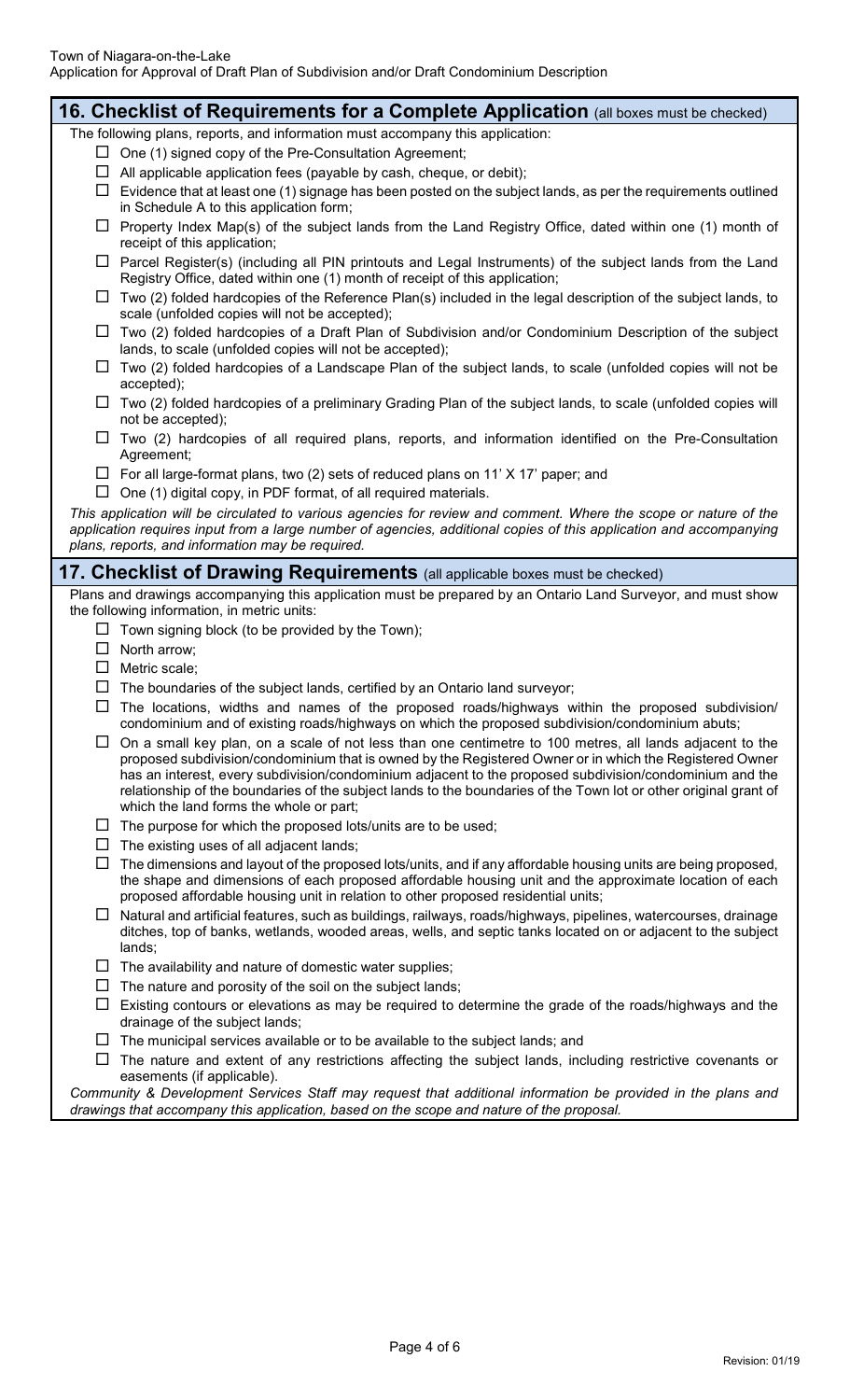| 18. Plans, Reports, and Information Submitted with this Application           |              |      |        |  |
|-------------------------------------------------------------------------------|--------------|------|--------|--|
| Identify all plans, reports, and information submitted with this application: |              |      |        |  |
| No.                                                                           | <b>Title</b> | Date | Author |  |
| 1                                                                             |              |      |        |  |
| $\overline{2}$                                                                |              |      |        |  |
| $\mathbf{3}$                                                                  |              |      |        |  |
| $\overline{4}$                                                                |              |      |        |  |
| $\sqrt{5}$                                                                    |              |      |        |  |
| $6\phantom{.}6$                                                               |              |      |        |  |
| $\overline{7}$                                                                |              |      |        |  |
| $\, 8$                                                                        |              |      |        |  |
| $\boldsymbol{9}$                                                              |              |      |        |  |
| 10                                                                            |              |      |        |  |
| 11                                                                            |              |      |        |  |
| 12                                                                            |              |      |        |  |

### **19. Acknowledgement and Agreement of Registered Owner**

#### **AM THE REGISTERED OWNER OF THE SUBJECT LANDS AND**

 *(Name of Registered Owner/Company)*

**I ACKNOWLEDGE AND AGREE** that all information requested on this form is collected under the authority of the *Planning Act, R.S.O. 1990, c. P.13, as amended*, and the provisions of the *Municipal Freedom of Information and Protection of Privacy Act, R.S.O. 1990, c. M.56*. The information is required in order to process this application and forms part of the public record which may be published on the Town of Niagara-on-the-Lake website or by other means. The name and business address of the Registered Owner and/or Authorized Agent is public information.

**I ACKNOWLEDGE AND AGREE** that the Town of Niagara-on-the-Lake, its employees and agents may enter onto my property to view, photograph and survey my property as necessary for this application.

**I ACKNOWLEDGE AND AGREE** that all costs of processing this application shall be paid for by the Registered Owner. The Registered Owner shall reimburse the Town of Niagara-on-the-Lake, upon demand, for all costs incurred by the Town of Niagara-on-the-Lake in respect of this application. Without limiting the foregoing, the Registered Owner acknowledges and agrees to pay such expenses regardless of whether or not this application is approved or proceeded with and are not refundable. If costs are not paid by the due date imposed by the Town of Niagara-onthe-Lake, the Registered Owner understands and acknowledges that the costs will be added to the tax bill of the subject lands and collected in like manner as property taxes.

\_\_\_\_\_\_\_\_\_\_\_\_\_\_\_\_\_\_\_\_\_\_\_\_\_\_\_\_\_\_\_\_\_\_\_\_\_\_  *(Signature of Registered Owner)*

## **20. Authorization of Registered Owner**

If this application is being submitted by an Authorized Agent, the Registered Owner of the subject lands must complete this section. If there is more than one Registered Owner, a separate authorization from each individual or corporation is required. An additional copy of this page must be attached for each Registered Owner.

 *(Name of Registered Owner/Company)*

#### AM THE REGISTERED OWNER OF THE SUBJECT LANDS

\_\_\_\_\_\_\_\_\_\_\_\_\_\_\_\_\_\_\_\_\_\_\_\_\_\_\_\_\_\_\_\_\_\_\_\_\_\_  *(Date)*

#### **AND HEREBY AUTHORIZE** \_\_\_\_\_\_\_\_\_\_\_\_\_\_\_\_\_\_\_\_\_\_\_\_\_\_\_\_\_\_\_\_\_\_\_\_\_\_\_\_\_\_\_\_\_\_\_\_\_\_\_\_\_\_\_\_\_\_\_\_\_\_\_\_\_\_\_\_

 *(Name of Authorized Agent/Company)*

**TO SUBMIT THIS APPLICATION** to the Town of Niagara-on-the-Lake, appear on my behalf at any hearing(s) of this application, and provide any information or material required by the Town of Niagara-on-the-Lake relevant to this application.

**I UNDERSTAND** that all information requested on this form is collected under the authority of the *Planning Act, R.S.O. 1990, c. P.13, as amended*, and the provisions of the *Municipal Freedom of Information and Protection of Privacy Act, R.S.O. 1990, c. M.56*. The information is required in order to process this application and forms part of the public record which may be published on the Town of Niagara-on-the-Lake website or by other means. The name and business address of the Registered Owner and/or Authorized Agent is public information.

**I ACKNOWLEDGE AND AGREE** that the Town of Niagara-on-the-Lake, its employees and agents may enter onto my property to view, photograph and survey my property as necessary for this application.

**I ACKNOWLEDGE AND AGREE** that all costs of processing this application shall be paid for by the Registered Owner. The Registered Owner shall reimburse the Town of Niagara-on-the-Lake, upon demand, for all costs incurred by the Town of Niagara-on-the-Lake in respect of this application. Without limiting the foregoing, the Registered Owner acknowledges and agrees to pay such expenses regardless of whether or not this application is approved or proceeded with and are not refundable. If costs are not paid by the due date imposed by the Town of Niagara-onthe-Lake, the Registered Owner understands and acknowledges that the costs will be added to the tax bill of the subject lands and collected in like manner as property taxes.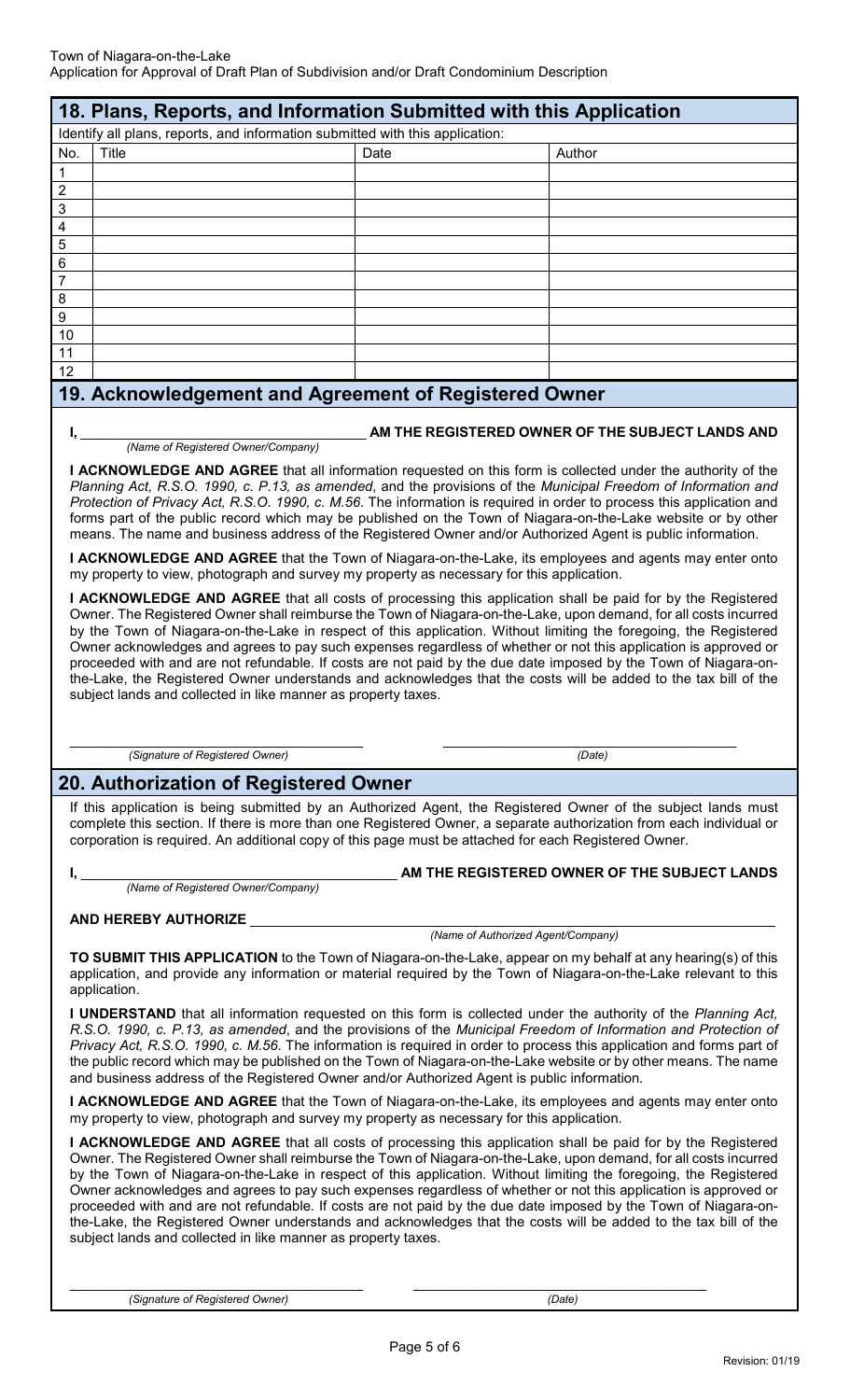1593 Four Mile Creek Road

PO Box 100 Virgil, ON L0S 1T0

| <b>21. Sworn Declaration</b>                                                                                                                                                        |                                              |  |
|-------------------------------------------------------------------------------------------------------------------------------------------------------------------------------------|----------------------------------------------|--|
| (Name of Registered Owner/Company or Authorized Agent/Company)<br>(Name of City, Town, Township, etc.)                                                                              |                                              |  |
|                                                                                                                                                                                     |                                              |  |
| DO SOLEMNLY DECLARE that the information contained in this application and that the information contained in<br>the documents that accompany this application is true and complete. |                                              |  |
|                                                                                                                                                                                     |                                              |  |
| on this $\_\_$ day of $\_\_$ (Month) $\_\_$ , 20 $\_\_$ (Year)                                                                                                                      |                                              |  |
| (Signature of Registered Owner/Authorized Agent)                                                                                                                                    | (Signature of Commissioner of Oath)          |  |
|                                                                                                                                                                                     |                                              |  |
| THIS APPLICATION MUST BE SUBMITTED TO:                                                                                                                                              |                                              |  |
| Town of Niagara-on-the-Lake<br><b>Community &amp; Development Services</b>                                                                                                          | Phone: (905) 468-3266<br>Fax: (905) 468-0301 |  |

Website: www.notl.org

 $\overline{\phantom{a}}$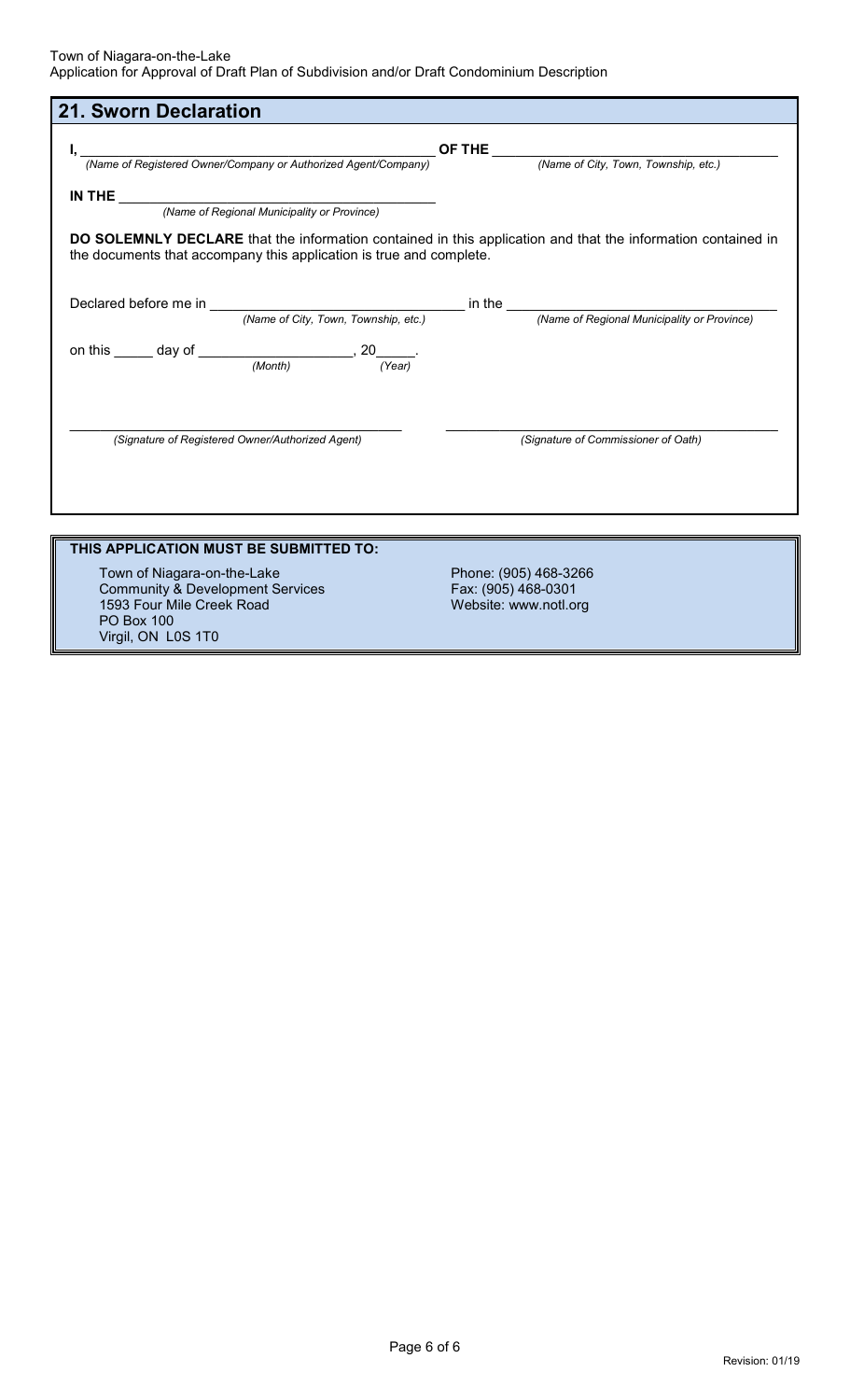## **Sign Requirements for an Application for Approval of Draft Plan of Subdivision and/or Draft Condominium Description**

Prior to a proposed draft plan of subdivision and/or draft condominium description being circulated by the Community & Development Services Department, the Registered Owner/Authorized Agent is required to erect at least one sign on the subject lands. This sign is intended for the information of interested persons.

The sign must have a minimum display area of 50 square feet. Larger signs may be used for large developments or where visibility is a problem.

The sign shall have the following components:

- a) Regional and Town Identification;
- b) The words "Public Notice" in bold lettering;
- c) The words "Proposed Subdivision" and the name, if any, of the subdivision;
- d) A subdivision map, coloured and drawn to show subdivision pattern, proposed land uses, roadways, pedestrian ways, prominent natural features;
- e) A legend and an arrow indicating the north direction;
- f) At the bottom of the sign, the following must be included:

"This proposed plan of subdivision has been submitted to the Town of Niagara-on-the-Lake for approval. A public meeting will be held. Persons wishing to express an opinion or to make further inquiries should write (preferred) or phone the Town of Niagara-on-the-Lake,

Community & Development Services, PO Box 100, 1593 Creek Road Virgil, Ontario, L0S 1T0 Telephone: 905-468-3266

Also, for further information please contact: Owners and/ or Agents name **Address** Phone number

A written notice of the application may be obtained from the Town of Niagara-on-the-Lake Clerks Department.

Only a person or public body that makes oral submissions at the public meeting, if one is held, or makes written submissions to the Town of Niagara-on-the-Lake before Council makes a decision on the proposed draft plan of subdivision and/or draft plan of condominium description, may appeal to the Local Planning Appeals Tribunal."

The following colour scheme must be used on all signs:

| <b>Residential Single Family Detached</b> | Yellow               |
|-------------------------------------------|----------------------|
| Semi-detached                             | Orange               |
| <b>Townhouses</b>                         | Dark Orange          |
| Apartments                                | <b>Brown</b>         |
| Commercial:                               | Red                  |
| Industrial                                | Purple               |
| Institutional                             | <b>Blue</b>          |
| Park/Open Space                           | Green                |
| <b>Storm Water Management</b>             | <b>Green Hatched</b> |
|                                           |                      |

The sign must be prominently displayed on the subject lands and legible from abutting roadways, if the subject lands abut more than one major roadway and the subdivision is of substantial size, a sign will be required for each frontage on a major roadway. Staff of the Community & Development Services Department will assist in choosing a suitable location or locations if requested.

Prior to the proposed plan being circulated, the Town of Niagara-on-the-Lake must be in possession of a coloured photograph, which shows the sign or signs on the property.